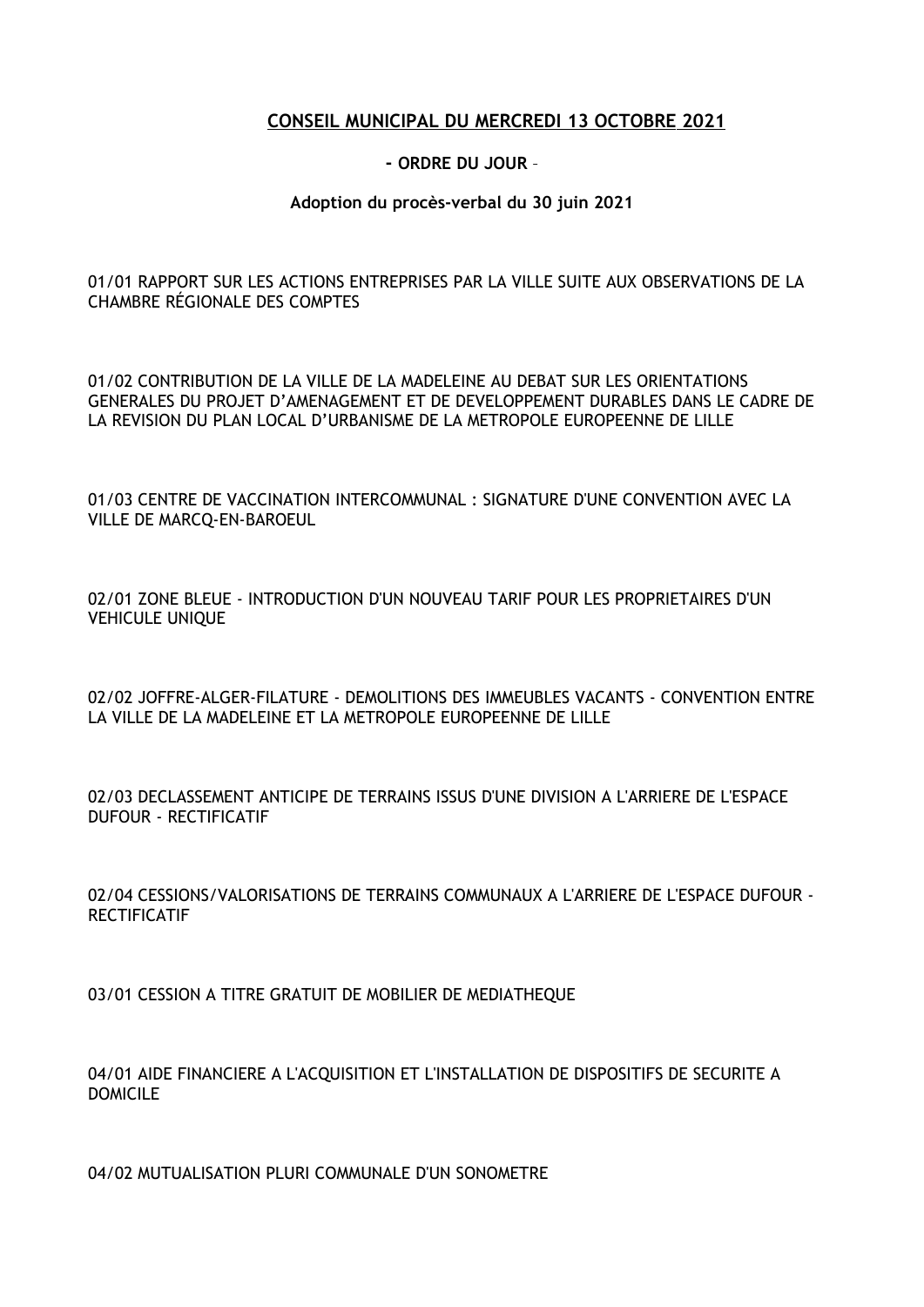05/01 DÉCISION MODIFICATIVE N°1 DE L'EXERCICE 2021

05/02 MODIFICATION ET CRÉATION D'AUTORISATIONS DE PROGRAMMES ET DE CRÉDITS DE PAIEMENT

05/03 CRÉATION D'UN CHÈQUE ÉNERGIE COMMUNAL EXCEPTIONNEL

05/04 SUBVENTION COMPLEMENTAIRE A L'ASSOCIATION LA VOLIERE

06/01 CONCOURS A L'ASSOCIATION "LES RESTAURANTS DU CŒUR" POUR LA CAMPAGNE DE DISTRIBUTION 2021-2022

06/02 CONCOURS A L'ASSOCIATION REVES

06/03 PROTOCOLE D'ACCORD DU PLAN LOCAL POUR L'INSERTION ET L'EMPLOI MÉTROPOLE NORD OUEST 2015-2021

08/01 TRANSFORMATION D'UN POSTE D'ASSISTANT D'ENSEIGNEMENT ARTISTIQUE DE 1ERE CLASSE A TEMPS NON COMPLET 15H00 EN UN POSTE DE PROFESSEUR D'ENSEIGNEMENT ARTISTIQUE A TEMPS COMPLET 16H00

08/02 TRANSFORMATION D'UN POSTE D'ASSISTANT D'ENSEIGNEMENT ARTISTIQUE DE 1ERE CLASSE A TEMPS NON COMPLET 13H00 EN UN POSTE D'ASSISTANT D'ENSEIGNEMENT ARTISTIQUE A TEMPS NON COMPLET 14H00

08/03 MODIFICATION DE LA CONVENTION D'ADHÉSION AVEC LE CDG 59 DÉFINISSANT LES MODALITÉS DE LA PRESTATION CHÔMAGE

08/04 RAPPORT D'ACTIVITE DE LA SOMAREP POUR L'ANNÉE 2020